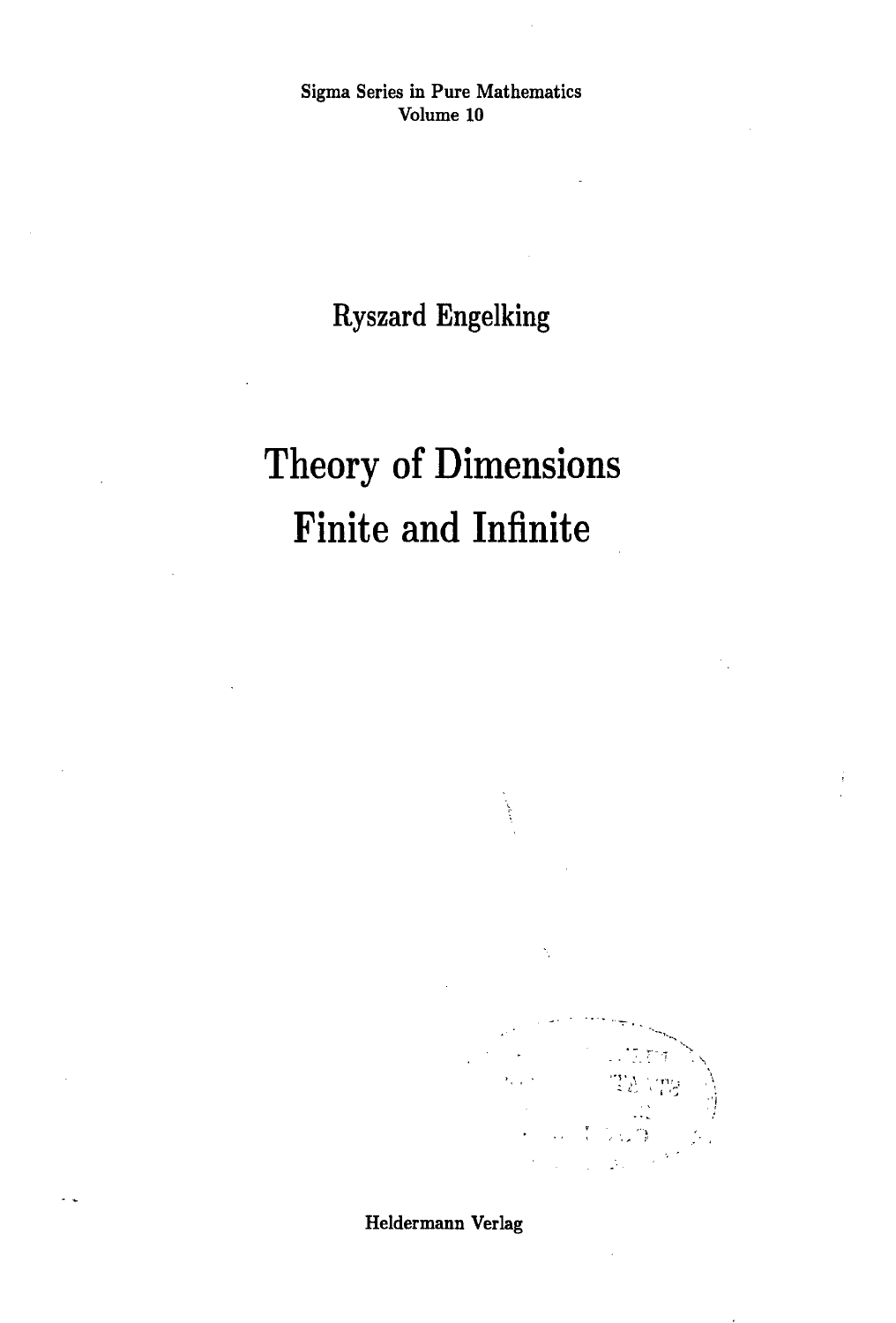## **Contents**

|                                                        |                                                                            | vii            |
|--------------------------------------------------------|----------------------------------------------------------------------------|----------------|
| Chapter 1: Dimension theory of separable metric spaces |                                                                            |                |
| 1.1                                                    |                                                                            | $\overline{2}$ |
| 1.2                                                    | The separation and enlargement theorems for dimension 0                    | 8              |
| 1.3                                                    | The sum, Cartesian product, universal space, compactification and embed-   | 15             |
| 1.4                                                    |                                                                            | 24             |
| $1.5$ .                                                | The sum, decomposition, addition, enlargement, separation and Cartesian    | 31             |
| 1.6                                                    | Definitions of the large inductive dimension and the covering dimension.   |                |
|                                                        |                                                                            | 40             |
| 1.7                                                    | The compactification and coincidence theorems. Characterization of dimen-  | 47             |
| 1.8                                                    | Dimensional properties of Euclidean spaces and the Hilbert cube. Infinite- | 56             |
| 1.9                                                    | Characterization of dimension in terms of mappings to spheres. Cantor-     | 69             |
| 1.10                                                   | Characterization of dimension in terms of mappings to polyhedra            | 79             |
| 1.11                                                   |                                                                            | 94             |
| 1.12                                                   |                                                                            | 106            |
| 1.13                                                   |                                                                            | 114            |
| 1.14                                                   |                                                                            | 123            |

### **Chapter 2: The large inductive dimension**

| 2.1           |                                                                          |  |
|---------------|--------------------------------------------------------------------------|--|
| $2.2^{\circ}$ | Basic properties of the dimension Ind in normal and hereditarily normal  |  |
|               |                                                                          |  |
| 2.3           | Basic properties of the dimension Ind in strongly hereditarily normal    |  |
|               |                                                                          |  |
| 2.4           | Relations between the dimensions ind and Ind. Cartesian product theorems |  |
|               |                                                                          |  |

### **Chapter 3: The covering dimension**

 $\overline{a}$ 

| 3.1             | Basic properties of the dimension dim in normal spaces. Relations between |  |
|-----------------|---------------------------------------------------------------------------|--|
|                 |                                                                           |  |
| 32 <sub>2</sub> |                                                                           |  |
|                 |                                                                           |  |